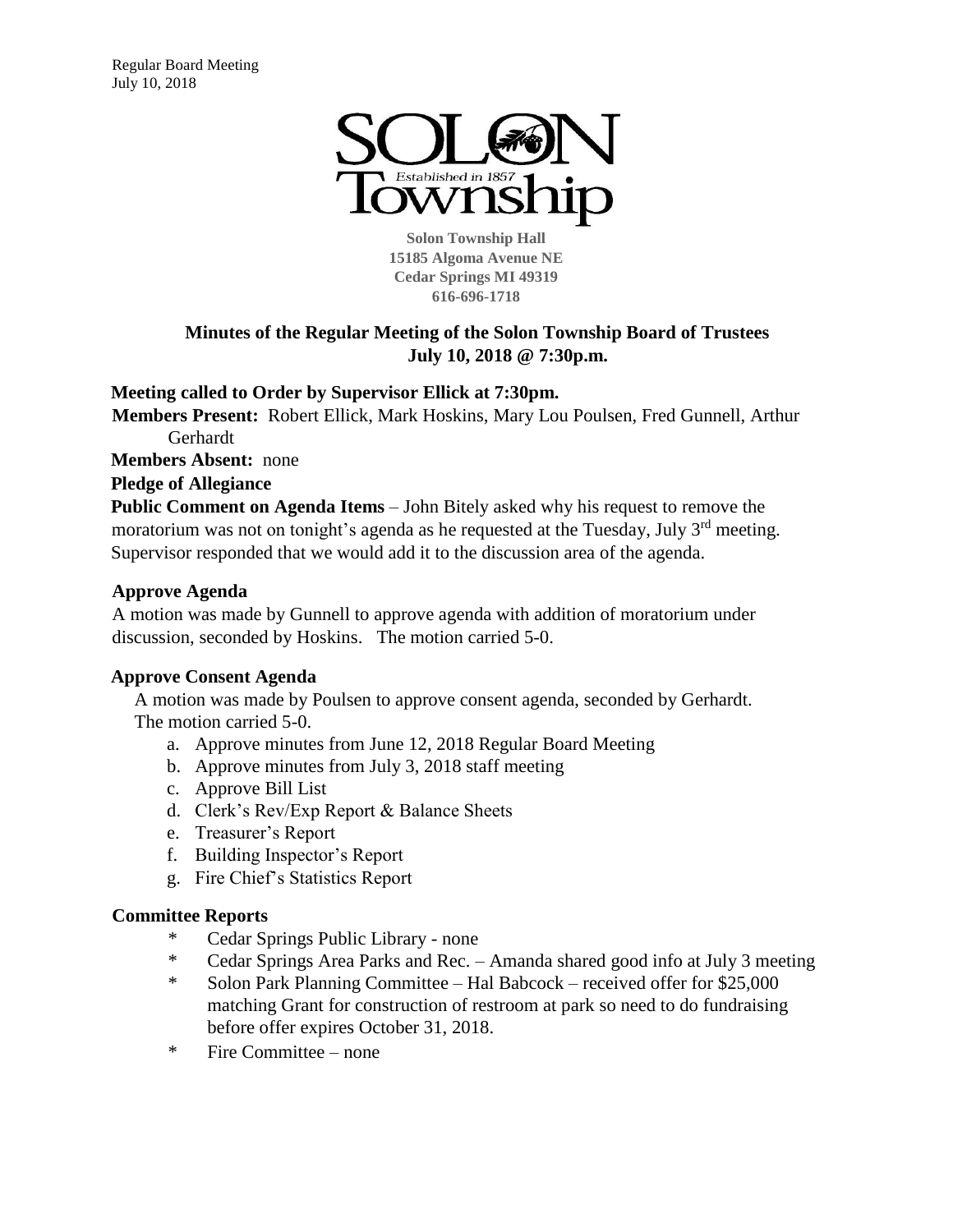Regular Board Meeting July 10, 2018

## **Old Business**

• **none**

#### **New Business**

#### • **Proposal to control mole activity in cemetery - \$500**

A motion was made by Gunnell to accept proposal from Jackson Huffstutler, seconded by Hoskins. Motion carried 5-0.

#### • **FD hose & ladder inspection bid - \$2600**

A motion was made by Hoskins to authorize up to \$2600 for hose and ladder inspection as presented, seconded by Gunnell. Motion carried 5-0.

## • **Septic systems pumped – Hall, Park, FD**

A motion was made by Poulsen to approve up to \$1450 for pumping Hall, Park & FD systems and also repair riser on Park system, seconded by Gerhardt. Motion carried 5-0.

#### • **Park rules submitted by Supervisor**

A motion was made by Hoskins to approve rules with changes discussed and start process by posting at Middle Lake/Echo Park, seconded by Gerhardt. Motion carried 5-0.

A motion was made by Ellick to authorize up to \$150 for sign to be posted, seconded by Poulsen. Motion carried 5-0.

## **Discussion**

**John Bitely** – regarding the moratorium in place on applications for building permits, land divisions and certain zoning reviews with respect to certain uses in the AR – agricultural residential district within the township: Mr. Bitely had asked that his request for the board to remove the moratorium be on tonight's agenda. He feels the moratorium is invalid and should be removed. Asked to have minutes read aloud from July 3rd meeting – [copies were provided to all board members and Mr. Bitely]. Mr. Bitely cited MCL 125.3402(3) and stated "you guys are not following the law".

**Supervisor** stated the board is "acting on our lawyer's opinion".

**Mr. Bitely** restated his opinion that board is not following the law and asked if the board was comfortable that the attorney's opinion was legal.

**Superviso**r: I am "telling you what our attorney stated".

**Mr. Bitely**: "my request to remove the moratorium has been denied then?

**Supervisor**: the resolution "will remain as passed".

**Mr. Bitely:** "so it has been denied?"

**Supervisor:** "I haven't heard anything from the board to remove the moratorium."

**Trustee Gunnell**: "Is this a request that's been denied or are we just not responding?" **Supervisor**: "not responding."